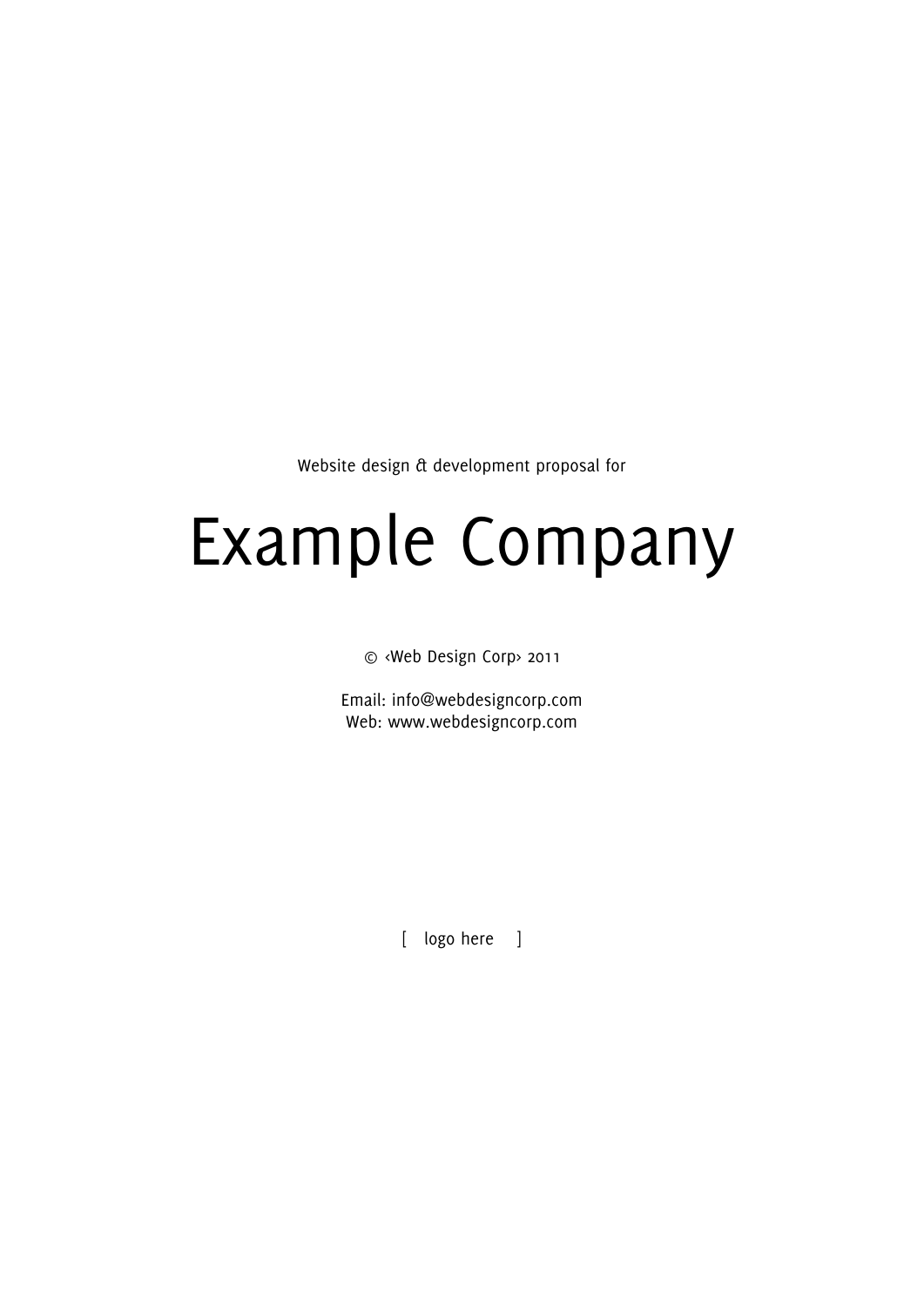## **Date** <date here>

**Client** <client name>

| Contact: | <client contact=""></client> |
|----------|------------------------------|
| Phone:   | «client phone»               |
| Email:   | «client email»               |

# **Project title**

Website design and development for «client name».

# **Project description**

The project will involve designing a website for «client name», a widget wholesaler from Inverness.

The website will be designed to the very highest standard and will reflect client name>'s established corporate identity.

We will use «Expression Engine» an open source content management system (CMS) which will allow you to easily add content such as products, text and images to the website with a minimum of technical knowledge, within a tightly defined design framework.

We will design the site with Google in mind, however a further online marketing campaign using search engine optimization (SEO) is strongly recommended at some stage in the future, in order to maximize the number of visitors to the site. This work can be done by us, or can be done by another suitable agency.

We also recommend building up a mailing list of potential and current clients, in order to send a monthly newsletter to them with good news + special offers.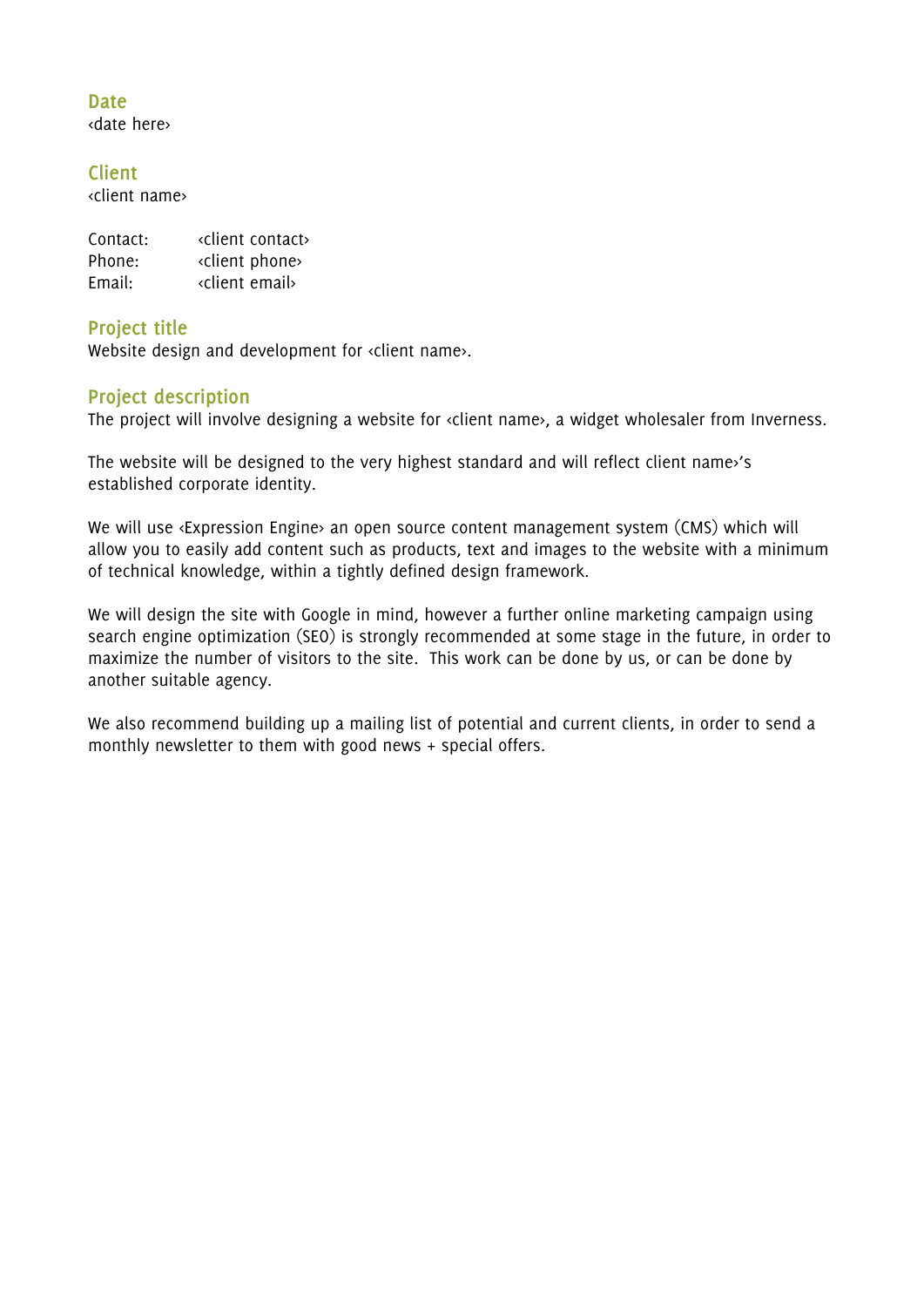# **Scope**

We would undertake to do the following:

Planning and wireframes

Photoshop / Fireworks design of homepage look and feel, based wireframes & client suggestions. Up to 3 alternative look-and-feel versions are included in the quote.

Image research.

Design of up to 20 interior page templates, based on signed off wireframes. Up to 10 iterations of each are included in the quote as standard.

Coding and cross-browser testing of all templates.

Extensive cross-browser testing at multiple resolutions.

Creation of up to 8 contact / enquiry forms, if required.

Pages to be coded to be SEO friendly. Note: Keyword research and other SEO is not included in this quote.

Setup of <Expression Engine> content management system (CMS), for editing text and images on main website.

Remote training with CMS, delivered via Skype. (up to 1.5 hours) Note, onsite training can be arranged for an additional cost.

Basic user guide to CMS. (supplied as video or PDF)

## **Optional**

We anticipate the client has a relatively small number of high-value customers. Therefore it is worth considering creating some custom-designed email newsletter and promotional templates to keep in touch with the customers and increase customer loyalty and brand awareness.

This is an optional extra and would include:

Setup of email marketing system for capturing email addresses.

Creation of email newsletter and promotional templates.

Testing of emails in multiple email software, including on iPhone, iPad, Blackberry.

Remote training with email marketing system, delivered via Skype. (0.75 hours) Note, onsite training can be arranged for an additional cost.

# **Budget**

## **Website design & development**

The budget for the design & development of the website, including integration with the CMS would be <br/>budget>.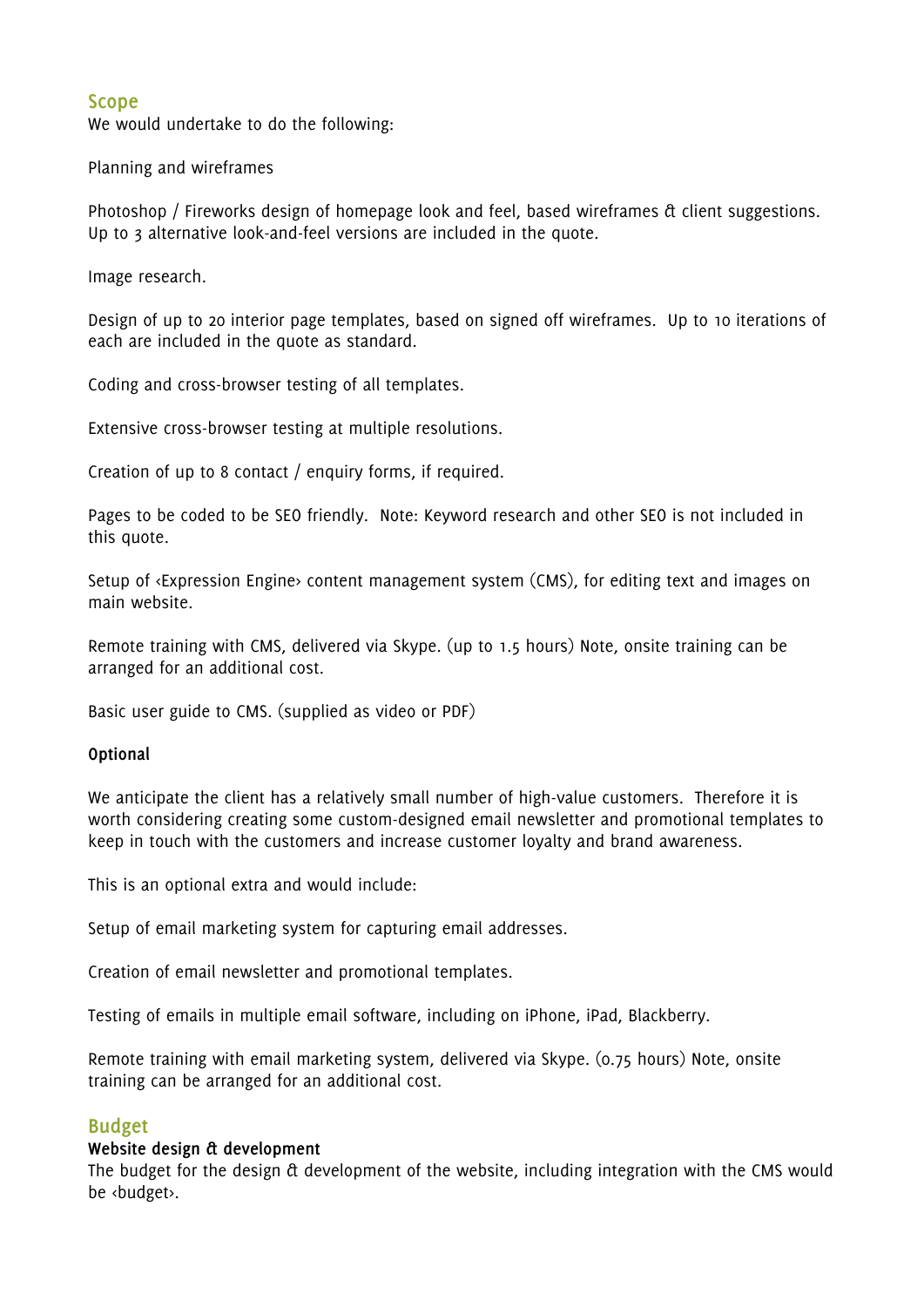#### **Images**

Image research is included in the budget. The price of purchasing images or custom photography is additional. All image purchases will be agreed with the client in advance.

## **Copy writing**

Copy is to be supplied by the client, therefore we have not quoted for it. Should additional copy be required we shall be happy to quote for it.

#### **Training**

Remote (Skype) training and CMS user guide (generally delivered as training videos) is included within the budget.

**Website hosting** <budget>

*Optional extras:* **Email design, setup and training** <budget>

Monthly email cost: <budget>/mth (for up to 500 subscribers)

**Onsite training** <budget>

## **Timescale**

We would anticipate the project taking 10-14 weeks to complete. The exact speed of design  $\alpha$ development will be affected by client turnaround times, for example responding to designs etc.

# **About <Web Design Corp>**

We're a small company that helps our clients get impressive results from their websites.

Our approach is simple.

We believe what matters about a company's website isn't how pretty it is or how clever the programming is, it's how successful the site is. And as any good business person knows, success doesn't come overnight.

That's why we like to work with you over a reasonable period of time to gradually improve the results your website achieves.

## **Clients**

Our clients include national and multinational companies such as «massive company ltd» and «even more massive company ltd>, as well as smaller businesses, such as <small business ltd> and <smaller business ltd>.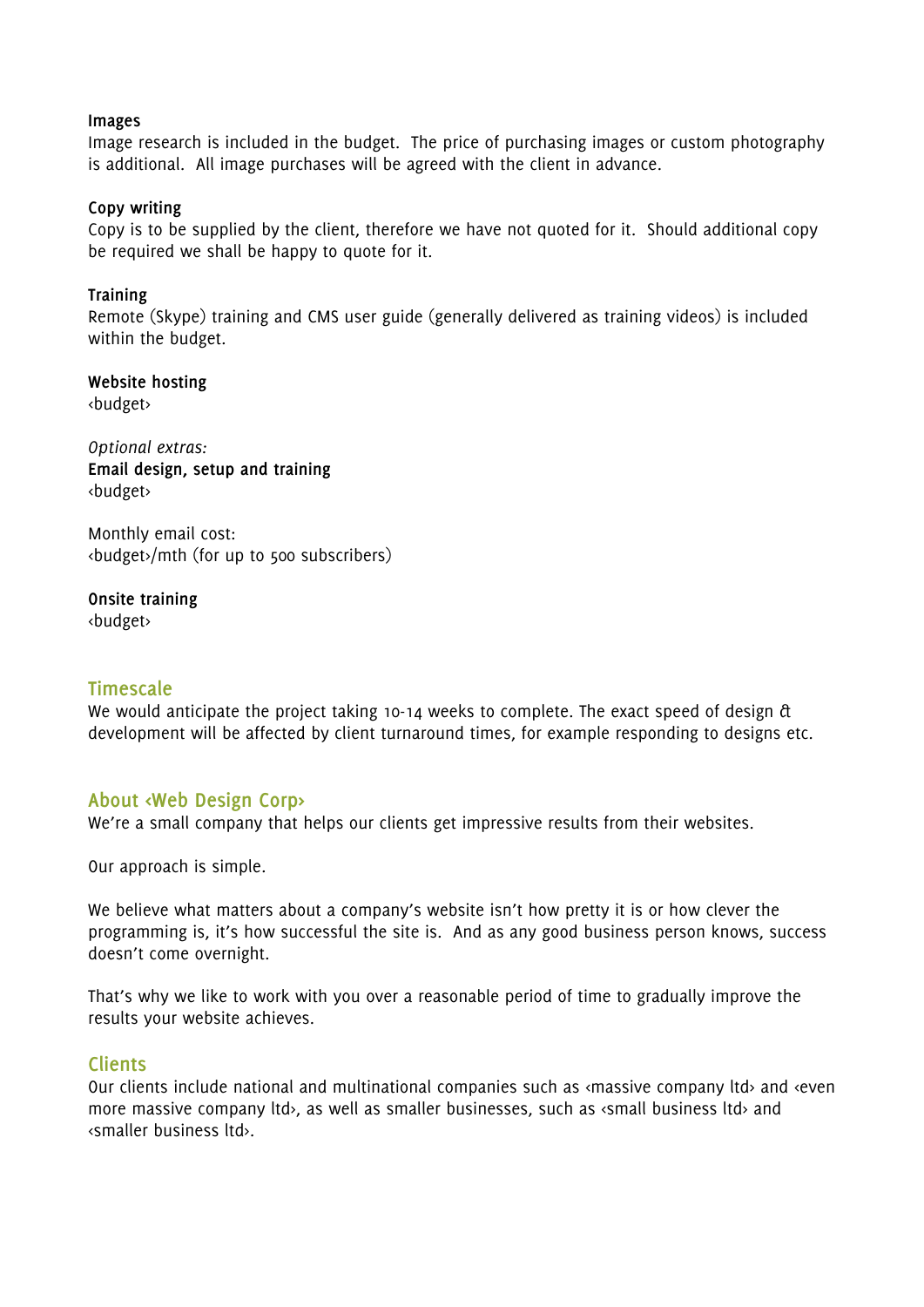#### **Testimonials**

If you're going to be building your business based on systems a web development company has created, it's important you can rely on them.

Here's what some of our customers say about us:

Working with <Web Design Corp> is amazing. Those guys rock. **John Smith, Pizza Corp**

The reason we use <Web Design Corp> is that as well as producing really high-quality work, they're reliable, easy to deal with and able to turn around quick deadlines. I can't recommend <Dave> and his team enough!

**Peter Piper, Random Company**

# **<Dave Founder>'s background**

The company was set up by owner <Dave Founder> in 2011 after working as a web designer for other agencies since 2009.

Dave has been a professional web designer since 2007, and has been designing websites since 2005.

<Anything else impressive here>

## **The team**

We have a team of full-time staff, and a network of freelancers we call on for specific expertise or to assist when we get busy. Our core team consists of:

Core team: Dave Founder, Designer / Owner Pete Co-Founder, Developer Johnny Come-lately, Junior Designer

Additional experts: Paul Snaps, Photographer Will Shakes-Pier, Copywriter Jaz Script, Developer

## **The dull stuff**

This proposal is valid for 2 months from the date at the top.

A 40% deposit is due prior to project commencement. The balance is payable on completion.

This proposal is for information purposes only and does not form a contract.

We aren't currently VAT registered.